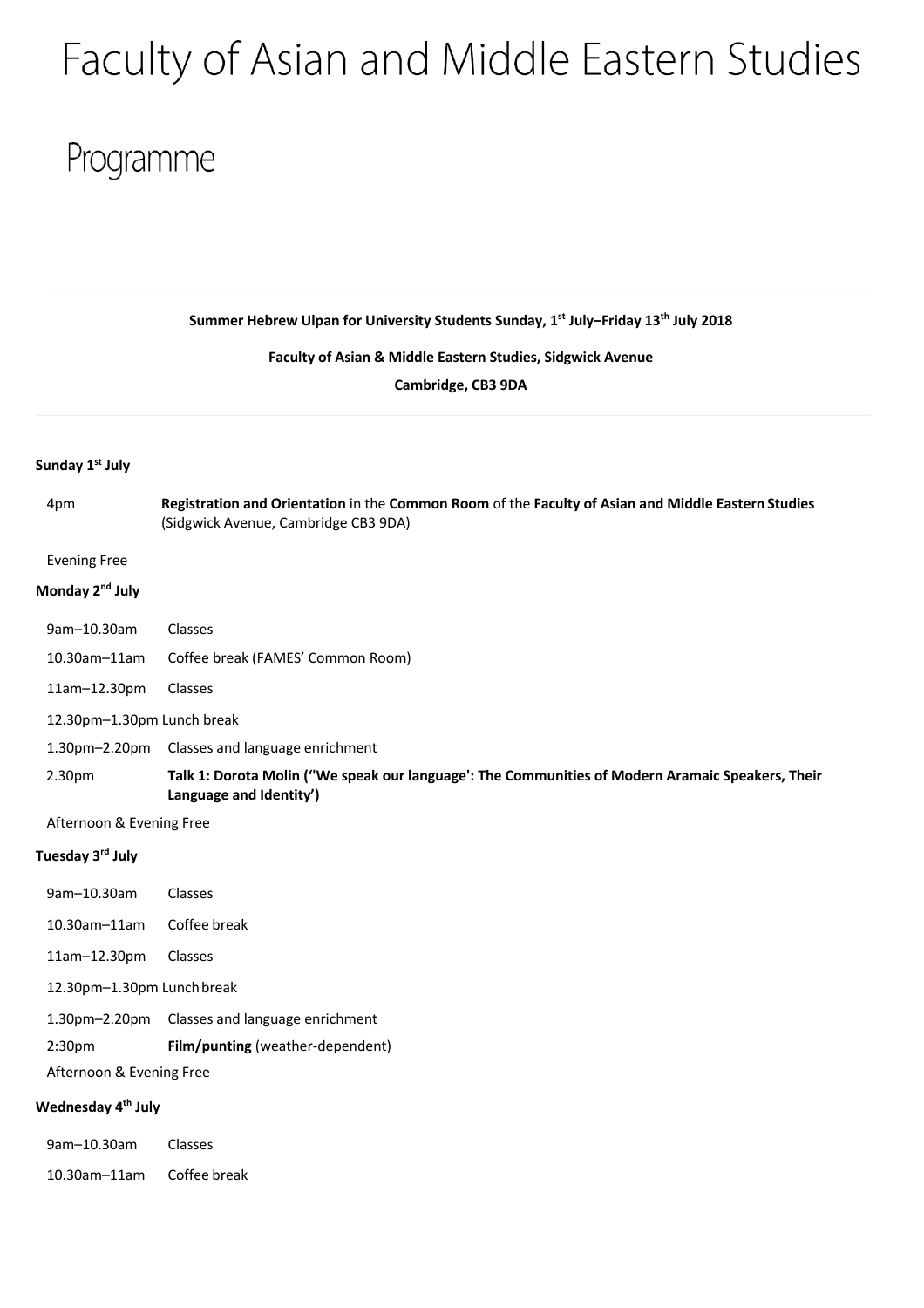11am–12.30pm Classes

12.30pm–1.30pm Lunch break

1.30pm–2.20pm Classes and language enrichment

## 2.30pm Talk 2: Dr. Aaron Hornkohl ('On the Historical Depth of the Tiberian Vocalisation Tradition of Biblical Hebrew')

Afternoon & Evening Free

## **Thursday 5th July**

|                             | Saturday 7 <sup>th</sup> & Sunday 8 <sup>th</sup> July |                                                 |  |
|-----------------------------|--------------------------------------------------------|-------------------------------------------------|--|
|                             | 8pm                                                    | Shabbat meal (suggested activity at Rohr House) |  |
|                             | 2.30pm                                                 | Talk 3: Dr. Magdalen Connolly (Title TBD)       |  |
|                             | 1.30pm–2.20pm                                          | Classes and language enrichment                 |  |
|                             | 12.30pm-1.30pm Lunch break                             |                                                 |  |
|                             | 11am-12.30pm                                           | Classes                                         |  |
|                             | 10.30am-11am                                           | Coffee break (graduate common room)             |  |
|                             | 9am-10.30am                                            | Classes                                         |  |
| Friday 6 <sup>th</sup> July |                                                        |                                                 |  |
|                             | Afternoon & Evening Free                               |                                                 |  |
|                             | 2:30pm                                                 | Visit to the Wren Library, Trinity College      |  |
|                             | 1.45pm–2.30pm                                          | Walk to Wren Library                            |  |
|                             | 1.15pm-1.45pm                                          | Classes and language enrichment                 |  |
|                             | 12.30pm-1.15pm Lunch break                             |                                                 |  |
|                             | 11am-12.30pm                                           | Classes                                         |  |
|                             | 10.30am-11am                                           | Coffee break (graduate common room)             |  |
|                             | 9am-10.30am                                            | Classes                                         |  |
|                             |                                                        |                                                 |  |

Weekend free

## **Monday 9th July**

| 2.30 <sub>pm</sub>         | Talk 4: Prof. Geoffrey Khan ('Pronunciation Traditions of Hebrew') |
|----------------------------|--------------------------------------------------------------------|
| $1.30$ pm $-2.20$ pm       | Classes and language enrichment                                    |
| 12.30pm-1.30pm Lunch break |                                                                    |
| $11am - 12.30pm$           | <b>Classes</b>                                                     |
| $10.30$ am $-11$ am        | Coffee break                                                       |
| $9am-10.30am$              | Classes                                                            |

Afternoon & Evening Free